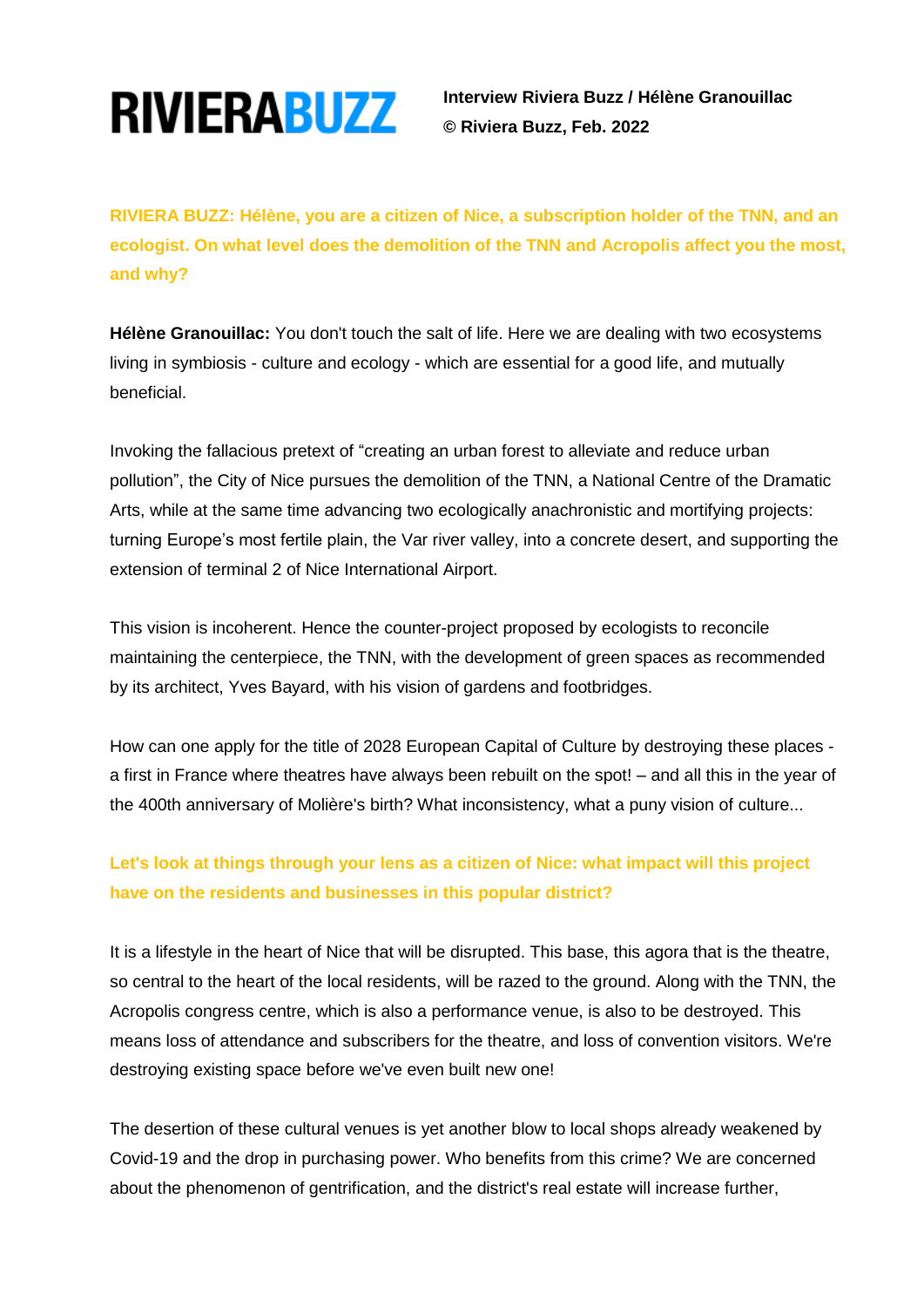excluding the lower and middle classes. Five-star hotels and more yachts in the nearby port are on the horizon, and there is a risk that the city will become an elitist tourist destination to the detriment of the local population.

# **And what about culture? The TNN's 1,300 seats will be replaced with various smaller stages across town. What does that mean for theatre goers like you, and also for the artists?**

With this demolition, film buffs would sum up the state of Nice's theatre culture as "scattered in little pieces like a puzzle", minus Lautner's humour. The feared effect is a hemorrhage of attendance. Who will want to attend a play at the Franciscans - certainly a beautiful heritage site to rehabilitate - knowing that many places in the auditorium are standing room only? Or what production company will want to come given the logistical challenges such as the delivery of sets when you cannot park and unload the truck? Anyone who works in the field of arts knows that seasons and programmes are prepared two to three years in advance.

As for the congresses, why farm them out in an office zone near the airport, depriving attendees of the charm of the historic city, and further burdening the local shops? After a day's work, savouring the local cuisine, walking through a neighbourhood with walls steeped in history is more attractive than the icy-cold environment of the modern city built to the west.

Moreover, this whole newly developing area is at the crossroads of a major artery - the eastern exit of the expressway that crosses Nice. It will be paralysed by large scale construction works over the next few years, traffic is likely to be congested.

Nice must remain open and accessible for all social classes. Precisely because of its current location, the theatre acts as a cauldron of culture. We walk up..., up to the theatre to flee from the prosaic life. Discovering authors, texts, actors, bodies, and music cannot be improvised.

Moreover, the current building is the fruit of the labor and knowledge of an arts lover, architect, photographer, and much more: Yves Bayard designed it in dialogue with its alter ego, the Mamac (Museum of Modern Art and Contemporary Art) - performing arts meet plastic arts. To deprive this aesthetic physiognomy of this balancing pillar shows a lack of taste, or even a disturbing ignorance in defiance of elementary rules.

Besides, didn't Saca, the Architects' Union of the Côte d'Azur - a reference if ever there was one give an unfavourable opinion to this destruction? It is unheard of for a minister to approve such a demolition. There is incomprehension everywhere.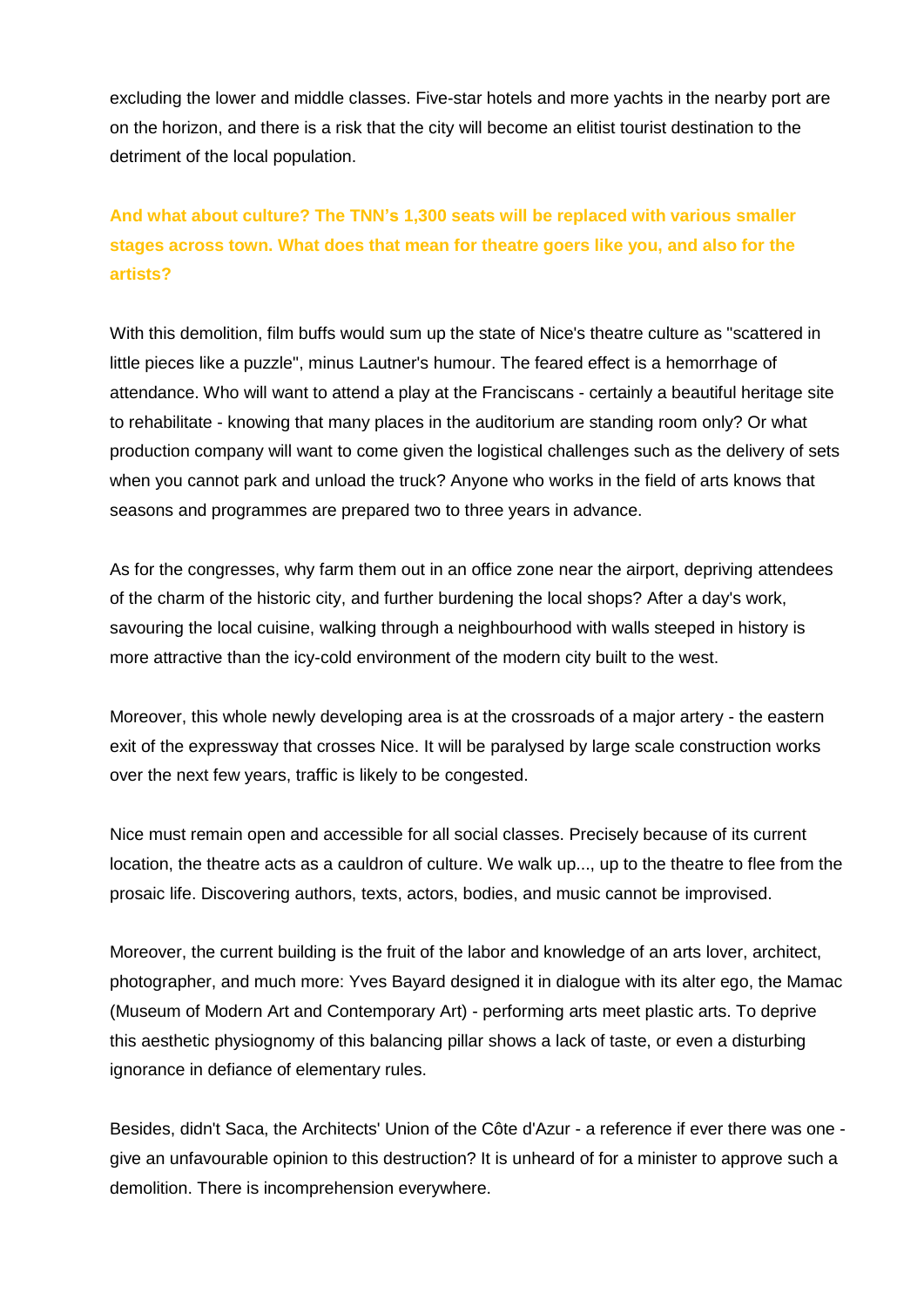### **As an ecologist, why do you find the demolition problematic for the environment?**

We are in favour of the plurality of cultural sites and the "green corridor" (part of the "green grid" programme) but we are also keen to preserve the strong symbol that the TNN represents. This is why our alternative project offers to keep it, to modernize without demolishing it. Apart from the financial aspect of the whole project - a sinkhole of several hundred million euro – simply renovating this building entails a cost of about fifty million euro. This includes the development of green spaces.

The environmental cost of this destruction is also considerable. The green space and 1,500 trees promised will not be enough to combat the heat of our city and make us forget the irreversible concreting that has been done elsewhere. At best they will offer a modest respite.

Some materials, like the TNN's marble tile cladding, can be recycled, but the constant stream of trucks and heavy machinery will have a harmful impact on the residents of the neighborhood. No local Niçois facility has the skills or equipment to recycle certain materials here, meaning they will have to be transported outside the area, thus again generating an unacceptable carbon footprint.

Another major point is that, for the time being, we simply have neither data on the environmental impact of this destruction, nor prior studies.

### **Do you think that TNN director Muriel Mayette-Holtz has been put in a "mission impossible" situation?**

Michel Cova - engineer, scenographer, and collaborator of Jean Nouvel – dug up a film and presented it during the January 20 Round Table organised by the Club de la Presse 06. It shows the director praising the TNN in dithyrambic fashion. In Muriel's defence, the start of her mandate almost coincided with the pandemic, making things hard for her. But does this justify such a rapid about-face - an exalted promotion of this place followed by praising an ambulant theatre "outside the walls"? This leaves subscribers and fans perplexed.

Furthermore, the staff we met at Acropolis or the Nice Opéra (a temporary substitute venue) expressed concern, particularly about the use of the halls during this transition. Some are worried about seeing an already understaffed training programme (for the opera) reduced. Others are concerned that the precarious status of "permittents" (permanent/intermittent) in the performing arts will disappear or that young applicants will shun Nice. This pooling of scant resources affects the staff of the TNN and the Opera. It must not hinder the quality of the work provided.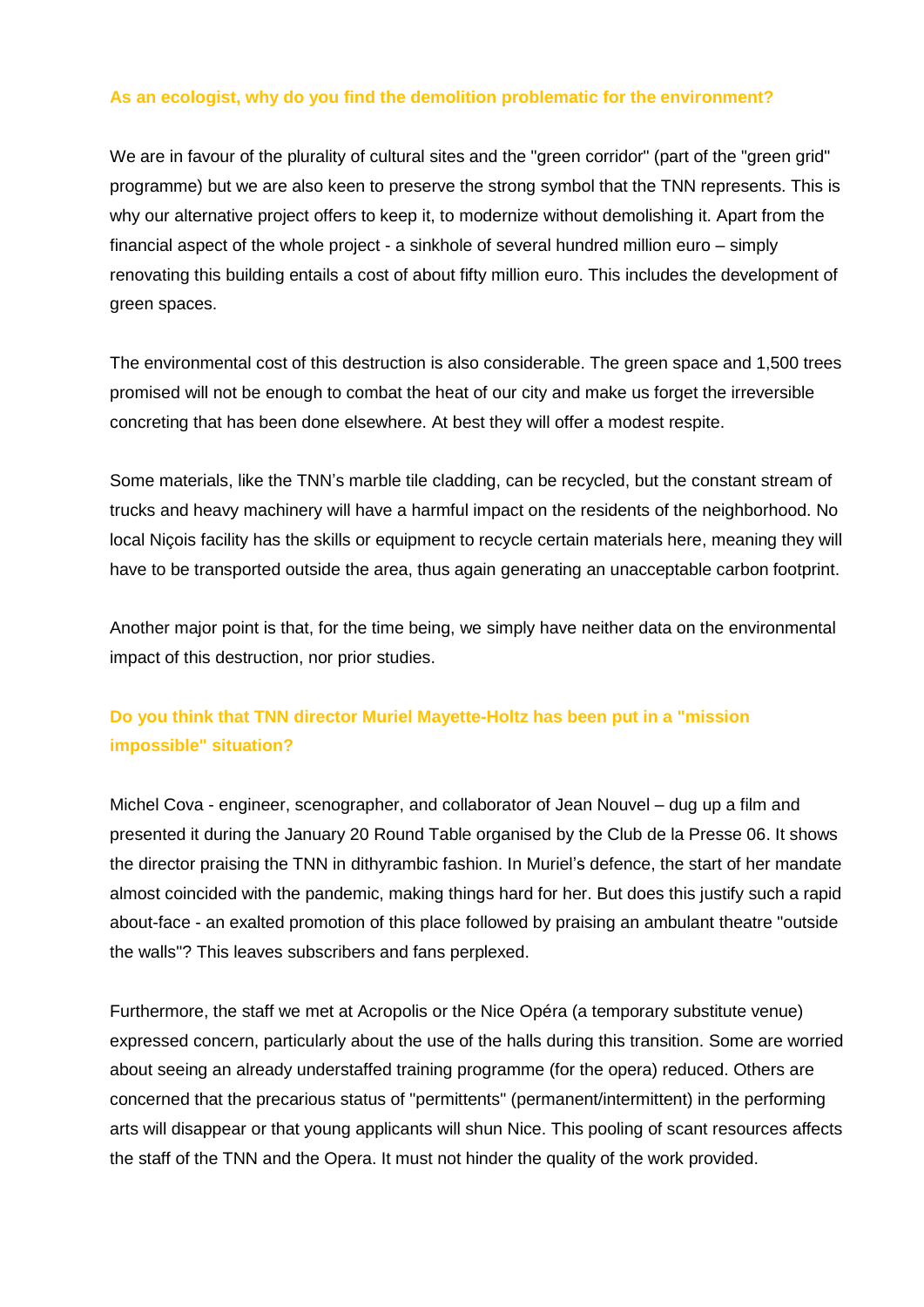In addition to taking into account logistics and accounting, we also demand that musicians, technicians and companies must be involved and associated with this decision. These essential men and women embody the influence of these pillars of culture at a time when Nice is applying for the title of European Capital of Culture. We must give them the means to do so.

**Do you have an explanation of how mayor Estrosi came up with this idea? Who or what, do you think, inspires him to remake the city to his liking? Economically, who will pay the enormous bills?**

If there is one constant, it is the incomprehension that persists in the minds of the people I met in Nice. And like a leitmotif, this question reappears: *"Why this destruction?"* The lack of consultation, the unpreparedness, the haste of such a decision - on the eve of the second round of the municipal election in the middle of a pandemic and a severe lockdown - took people by surprise, most of them not being aware of this choice. This is now being observed on the ground. I'm not sure that even with more pedagogy, this demolition will be understood and accepted. The future will tell.

The mayor of Nice recently indicated in the local press that for every 1 euro paid by the city, investors are matching 10 euros. But what taxpayers need to better understand about this vast contract is how high the price and how long they will have to pay! By destroying the Paillon river bed, we are feeding the ogre that is the OIN ["operation of national interest"] of the Var plain and its insatiable appetite for markets and for concrete… far from an eco-responsible policy! You can't build a cultural policy worthy of the name on financial considerations alone.

#### **What message would you still like to add?**

Architectural cohesion is a fundamental principle built on a common denominator, as are the aesthetics which reflect their environment: unity of materials, colours, construction techniques, balance. We only have to look around us.

When they were conceived and built, the TNN and its alter ego, the Mamac, responded precisely to these elementary principles, both feet planted above the bed of the Paillon, overhanging the surroundings, offering themselves up to all eyes. In a dialogue between performing and plastic arts, the theatre, the museum, and the media library offer a unique triptych that is the envy of many cities, including those abroad.

Nice must not become a sanitized city and sell itself out to bling-bling merchants. The beauty of nature, here in the city, has always preceded us, it existed before us. The symbiosis that they